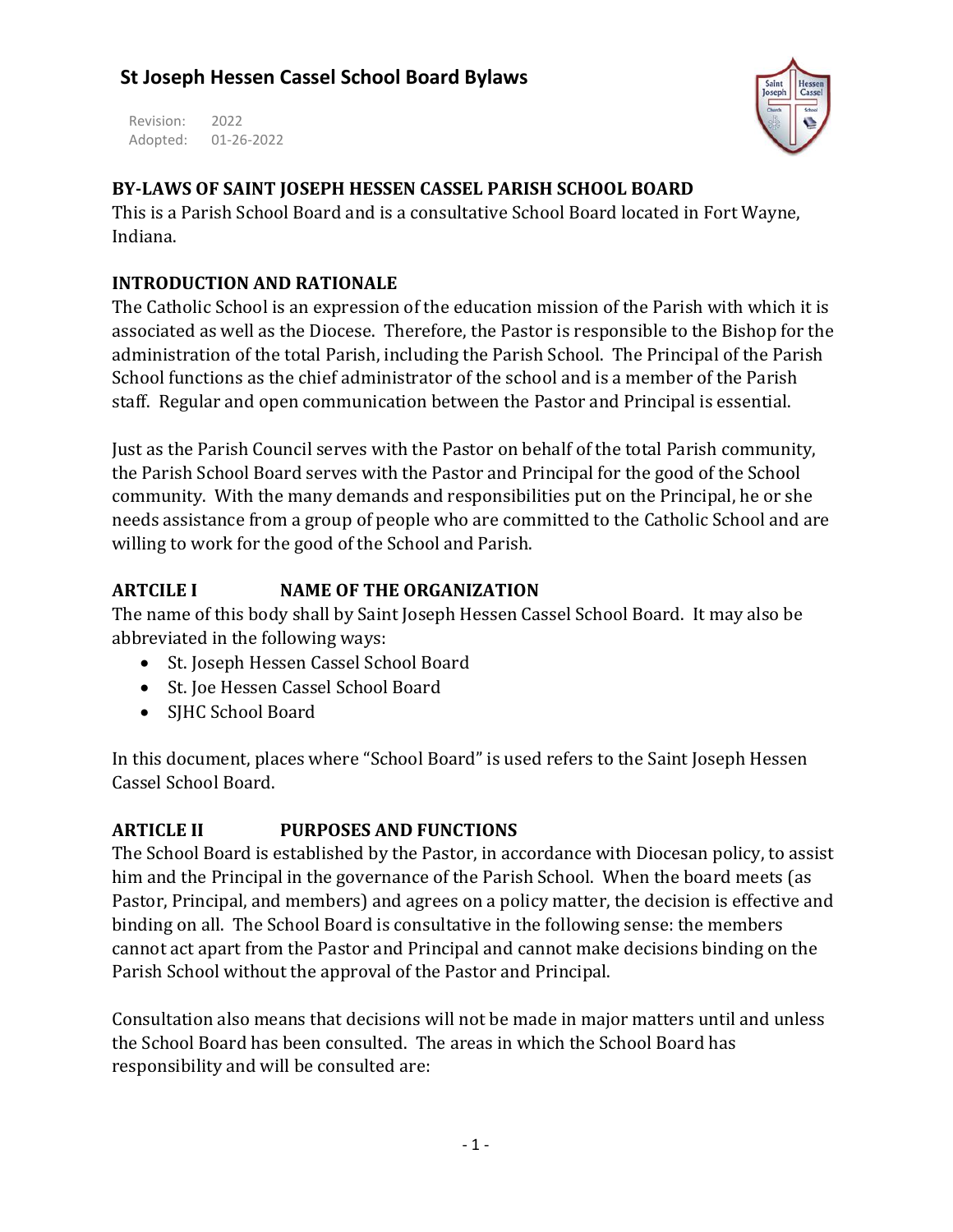Revision: 2022 Adopted: 01-26-2022



- A. Planning
- B. Policy Development and Formulation
- C. Financing (including budgeting and policies for financial management)
- D. Public Relations
- E. Selection of the Principal
- F. Evaluation of the Principal's Relationship with the Board

The Principal is responsible for all day-to-day operations of the Parish School and he or she must handle all concerns and complaints expresses by parents and faculty (see ARTICLE X).

#### **ARTICLE III RELATIONSHIPS WITH OTHER GROUPS**

A. Parish Pastoral Council

The School Board and the Parish Council are both consultative to the Pastor. Therefore, it is essential that good communication exists between the groups. The relationship which exists is one of information sharing and common planning for the benefit of the total Parish community.

B. Parish Finance Committee/Council

The School Board should have, at minimum, one representative member that is part of the Parish Finance Committee/Council, even if that membership be from a liaison level. The representative is responsible to prepare and share budgetary reports with the School Board along with the plan for the financial contribution / subsidy from the Parish to the School.

C. Parent Organization(s)

The President of, or an elected representative of, the Home and School Association (HASA) should be a member of the School Board. If this is not possible, then a School Board member may act as a liaison and attend HASA meetings. This representative is also responsible to ensure all HASA related activities meet the intent of the parent organization.

D. Athletic Committee

The Director of, or an elected representative of, the Athletic Committee should be a member of the School Board. If this is not possible, then a School Board member may act as a liaison and attend Athletic Committee meetings. This representative is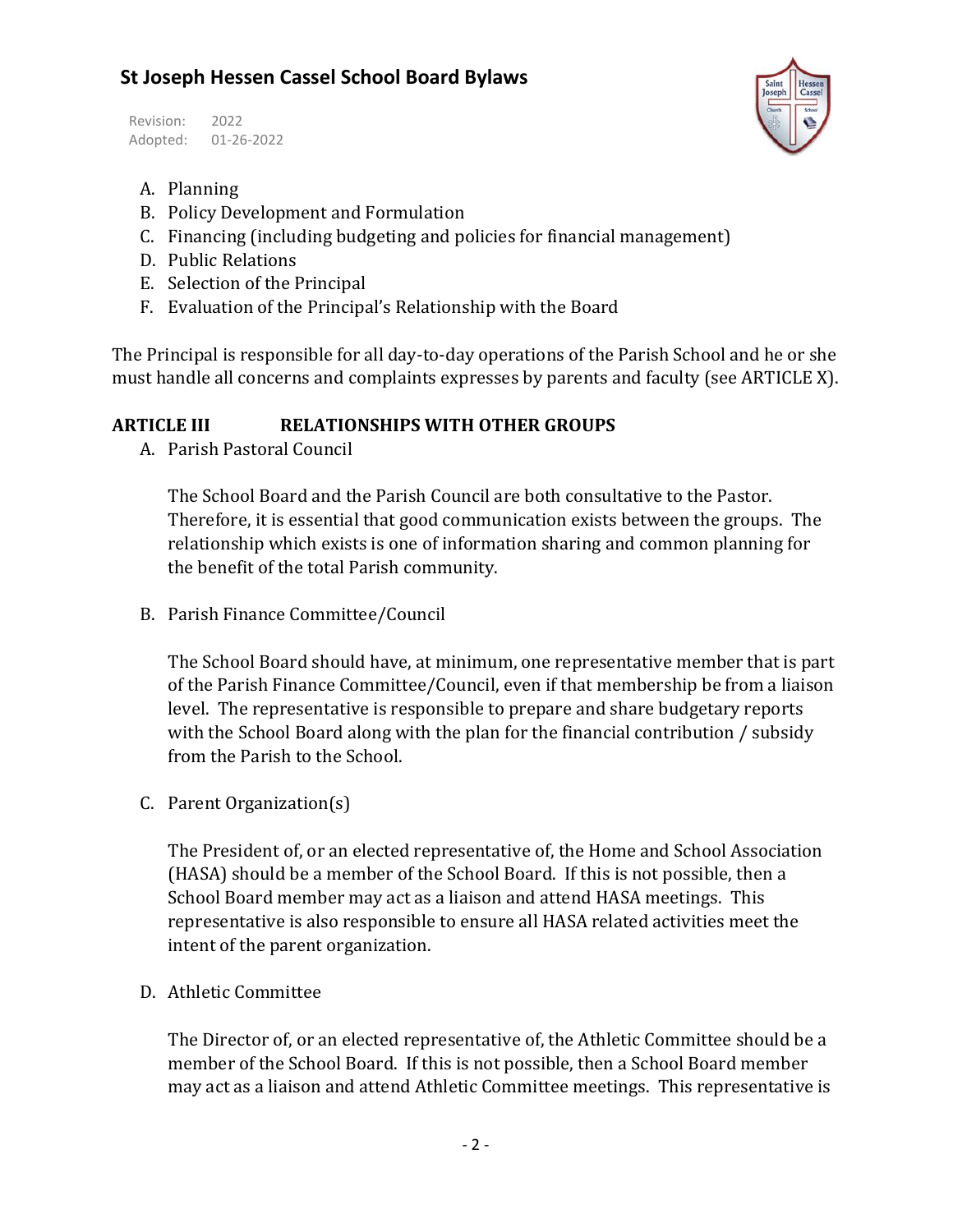Revision: 2022 Adopted: 01-26-2022



also responsible to ensure all related activities meet the athletic policies adopted by the school and that good sportsmanship is demonstrated in all athletic facets.

E. Diocese

The relationship between the Parish School Board and the Diocese is stated in Diocesan Education Policies which are available to School Board members.

### **ARTIVLE IV MEMBERSHIP**

The membership of the Parish School Board will consist of seven (7) to thirteen (13) members in addition to the Pastor and Principal. Members are elected for a three-year term where each year runs congruent with the school year. School Board members are permitted to succeed themselves in terms of re-election. Members are eligible to serve three (3) consecutive three-year terms before having to take at least one (1) year off before being eligible for membership again. If a suitable replacement cannot be found, the School Board may allow for continued membership on a 1-year at a time basis through board action.

School Board positions are open to parishioners and school parents. The majority of voting members of the School Board should be parents who have children currently enrolled in the school. If possible, the School Board looks for balance in membership (i.e. male-female, occupation, geographic location, skills, knowledge, etc.)

All School Board members are required to review and sign (annually) the Commitment Form located in the Diocesan School Board Handbook Appendix B4-6b.

### **ARTICLE V NOMINATIONS AND ELECTIONS-ELIGIBILITY**

The Pastor, Principal, or any School Board member should seek out and nominate prospective School Board members. Nominees should meet the following criteria:

- Are members of the Parish and/or parents/guardians of students of Saint Joseph Hessen Cassel School;
- Have interest in and a commitment to Catholic education and to Saint Joseph Hessen Cassel School's philosophy and mission;
- Are available to attend meetings and periodic in-service programs and to participate in committee work;
- Maintain high levels of integrity and confidentiality;
- Deal with situations as they relate to the good of the entire School community;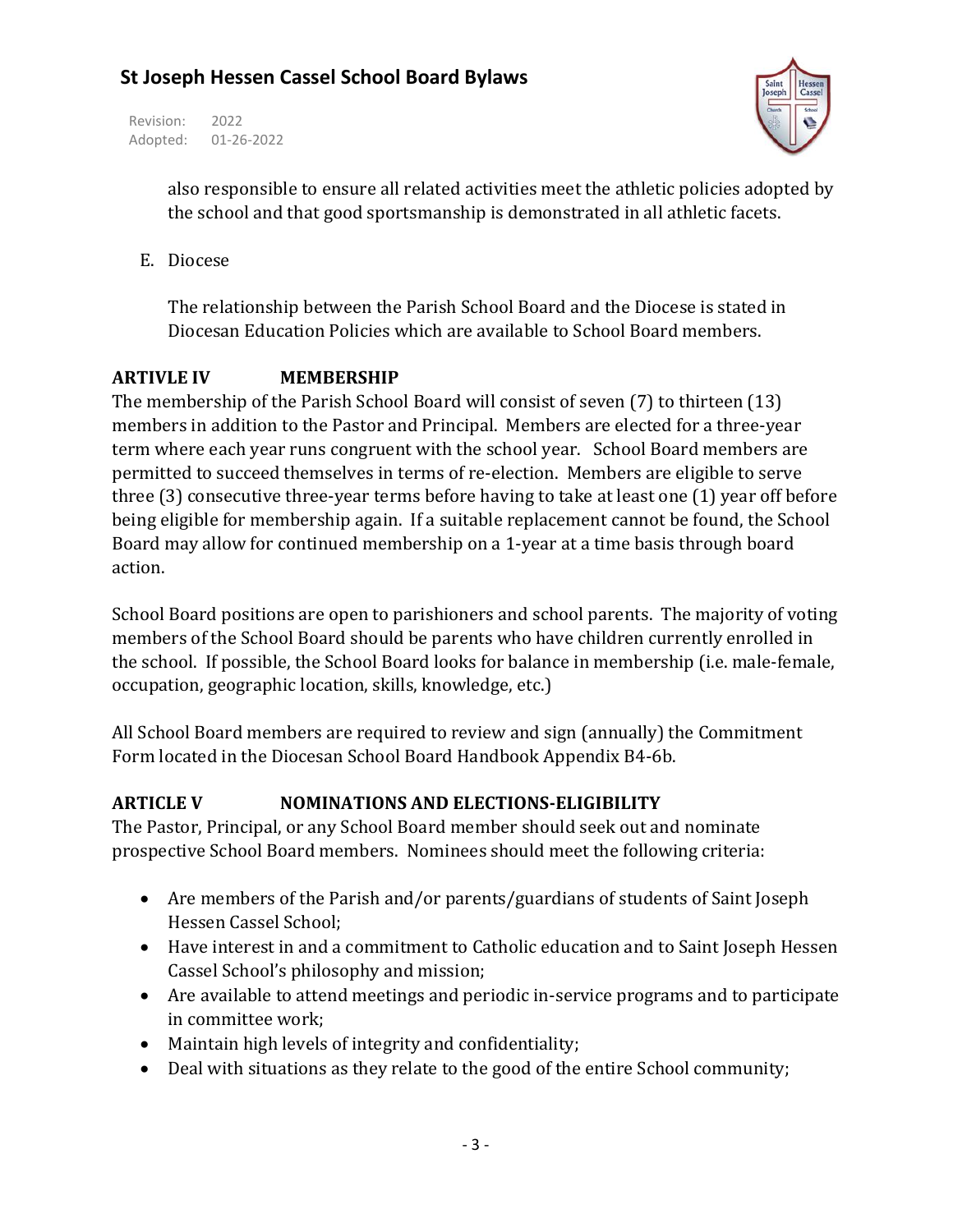Revision: 2022 Adopted: 01-26-2022



- Be a credible witness of the Catholic faith (or to one's own religion) to the School community and beyond;
- Must be at least 18 years of age.

If a nominee meets any of the following criteria, they will be deemed **ineligible** for School Board membership:

- Paid employee of the School or Parish;
- A spouse of a School or Parish employee;
- A person whose personal philosophy differs from the philosophy of a Catholic School education;
- A person having served more than three (3) consecutive three-year terms on the School Board without taking at least one (1) year off. (Unless a suitable replacement cannot be found and the School Board has taken board action to approve continued membership on a 1-year at a time basis).

#### NOMINATIONS / ELECTIONS

Prospective School Board members should be nominated by a current School Board member, the Pastor, or the Principal. The nominator should work with the prospective member to create a short document that covers the following items which will be reviewed by the School Board:

- Picture/headshot (does not need to be professional, just needs to be school appropriate);
- Full name, address, phone number, and email address;
- A paragraph or two about any work experience;
- A paragraph or two of why they want to be on the School Board.

The School Board will review all prospective School Board members and will vote on the nomination. Unless a School Board member has resigned or been removed mid-year, all new School Board members will begin serving their term in August when the new school year begins. If needed, there may be a School Board orientation meeting held in June or July (before the first official School Board meeting in August). If necessary, this meeting will be scheduled by the President or Vice President.

School Board members are expected to attend **all** meetings. Members are also required to serve on at least one committee.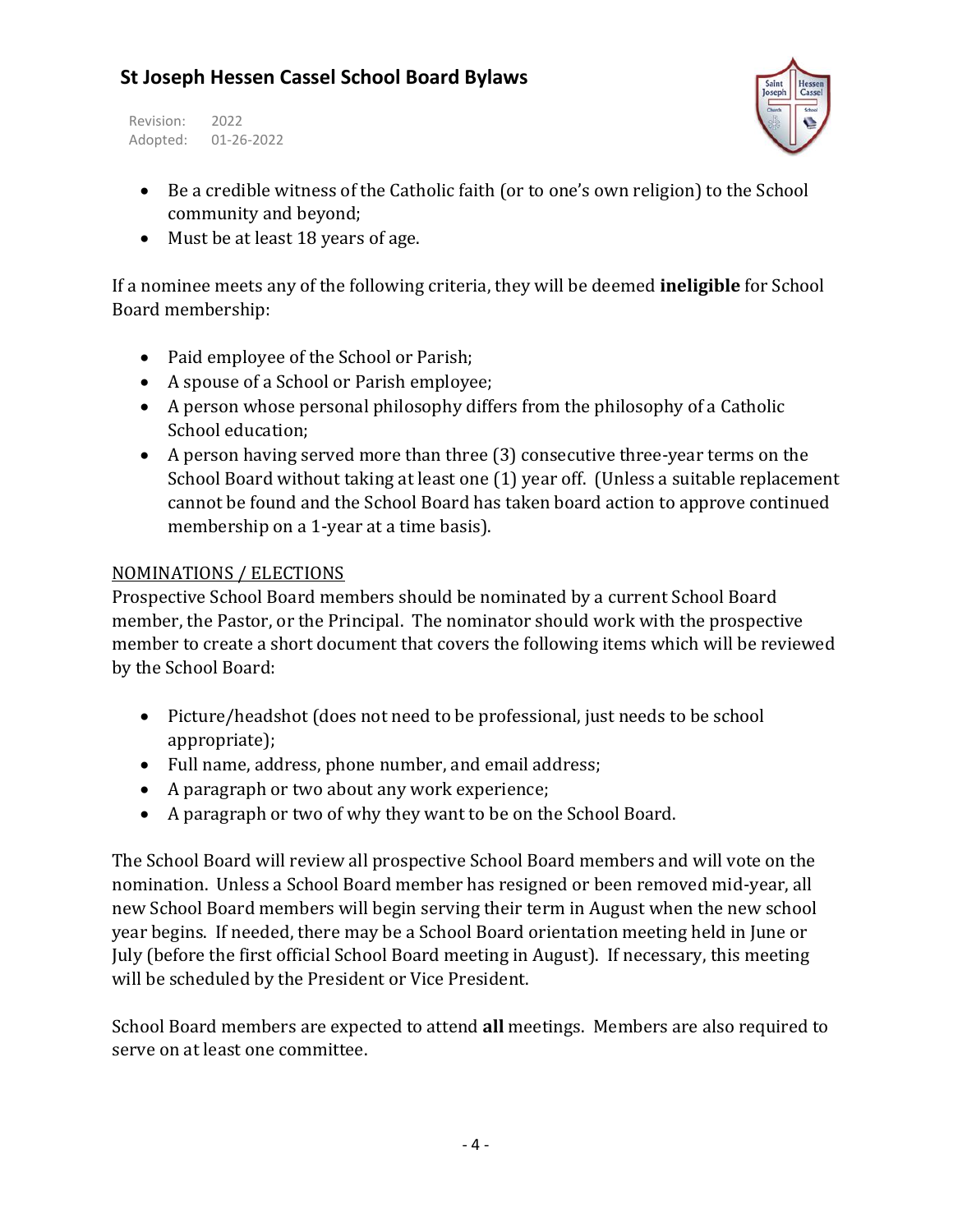Revision: 2022 Adopted: 01-26-2022



School Board members that miss three (3) School Board meetings in a 12-month period and are unexcused may lose membership by action of the School Board. The following procedure will apply:

- 1. The School Board member will be notified by the School Board President or Principal;
- 2. The School Board member shall be given opportunity to respond;
- 3. The School Board may then vote to remove membership;
- 4. If membership is removed, the School Board member can be replaced with a prospective School Board member through School Board action.

School Board members are only a School Board member when the full board is in session. The School Board is not responsible for the discipline of teachers or Principal evaluation (outside of the Principal Evaluation process). See ARTILCE X.

### **ARTICLE VI OFFICERS**

Before the first School Board meeting of a new school year, the School Board will elect its officers. The election is to a one-year renewable term.

- A. The officers of the School Board shall be as follows:
	- 1. President
	- 2. Vice President
	- 3. Secretary
- B. The President shall: preside at all meetings of the School Board; conduct internal elections; call all regular and special meetings; assist in preparing the budget; direct the functions and goals of the School Board; enforce the bylaws; ensure quorum is met during School Board meetings; and perform any and all duties incident to the office of President.
- C. The Vice President shall: perform all duties of the President in his/her absence; be willing to serve as President when/if the President steps down or is no longer a School Board member; and perform all duties incident to the office of the Vice President.
- D. The Secretary shall: record and maintain minutes of all regular and special meetings; be the custodian of the bylaws; present the minutes and other material at the meetings as required; answer correspondence; and perform all duties incident to the office of the Secretary.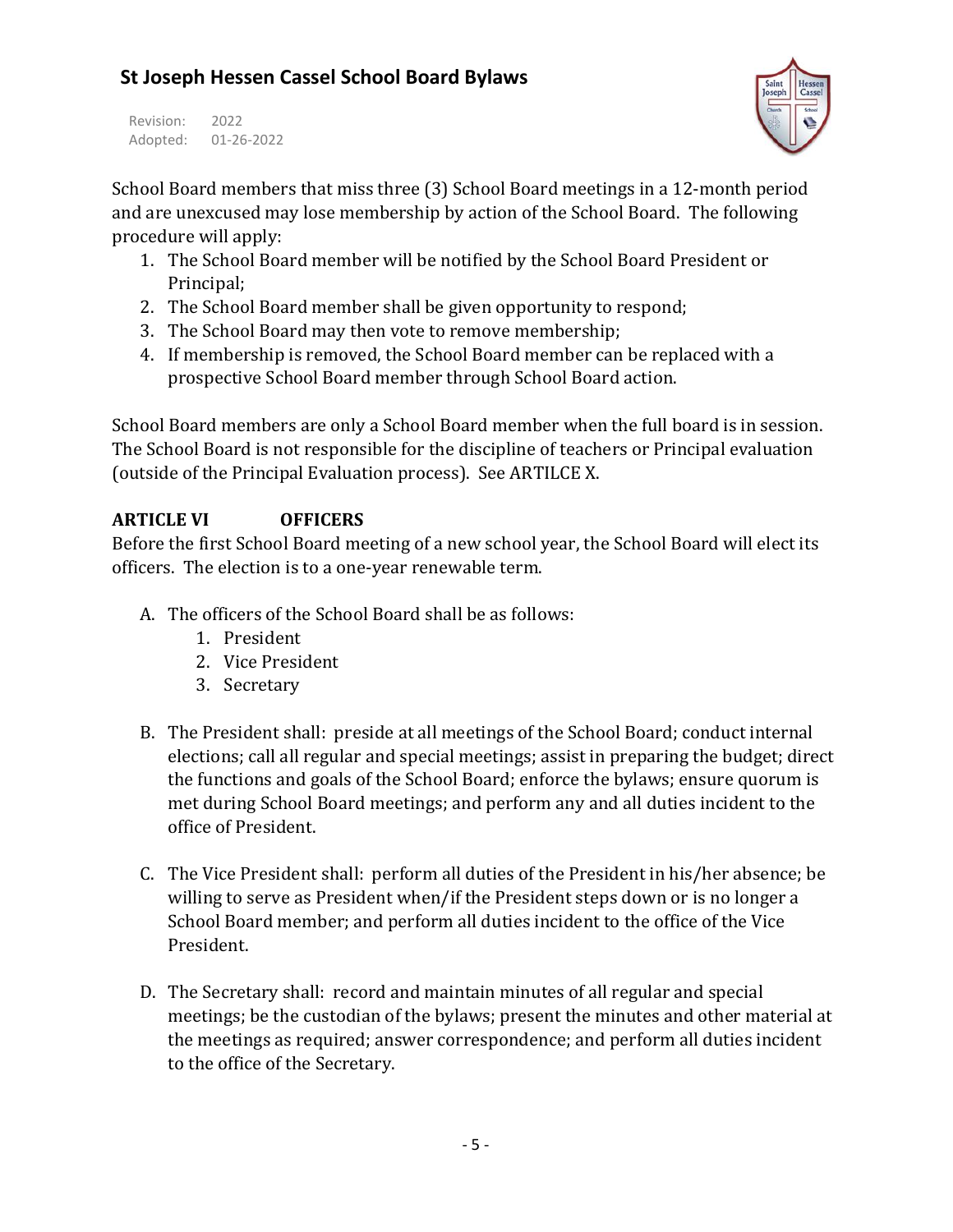Revision: 2022 Adopted: 01-26-2022



Neither the Principal nor Pastor are eligible to hold any office.

#### **ARTICLE VII MEETINGS**

#### MEETING SCHEDULE

The School Board meets every month with the following exceptions: December can be skipped due the shortened holiday schedule unless pressing matters need discussed, and June and July are not required unless specific planning or new member orientation is required. Special School Board meetings can be called by the Pastor or Principal. The School Board never meets without the Pastor or the Principal. No individual School Board member has the authority to call a School Board meeting nor does any other group of parents or staff without expressed approval of the Pastor and Principal.

School Board meetings are scheduled monthly on a specific day of the week at a specified time and place. Each new board establishes the time and dates that School Board meetings will occur for that school year.

#### PUBLIC PARTICIPATION

All School Board meetings are open to the public and visitors are welcome. Visitors will be seated at a separate table but will be able to see and hear the activities at the meeting. Expression of opinion on School Board matters (e.g. policies, finance, recruitment, marketing, planning, etc.) under consideration by the School Board is **encouraged** and **welcomed**. However, visitors cannot address the School Board unless given permission ahead of time (see procedure below).

The School Board shall conduct the business of the school in an orderly and efficient manner, and will, therefore, require reasonable controls to regulate public presentations to the board. A person wishing to address the school board shall:

1. Submit a written request to the Principal or School Board President at minimum five (5) days prior to the School Board meeting. This request shall include a written copy of the statement to be read at the meeting.

The statement must relate the issue to a local School Board policy or other direct responsibility of the School Board.

- 2. The Principal, Pastor, and School Board President shall make the decision concerning the appropriateness of the request based on the following criteria:
	- a. The concern is directly related to policy, finances, marketing, development, or the strategic plan;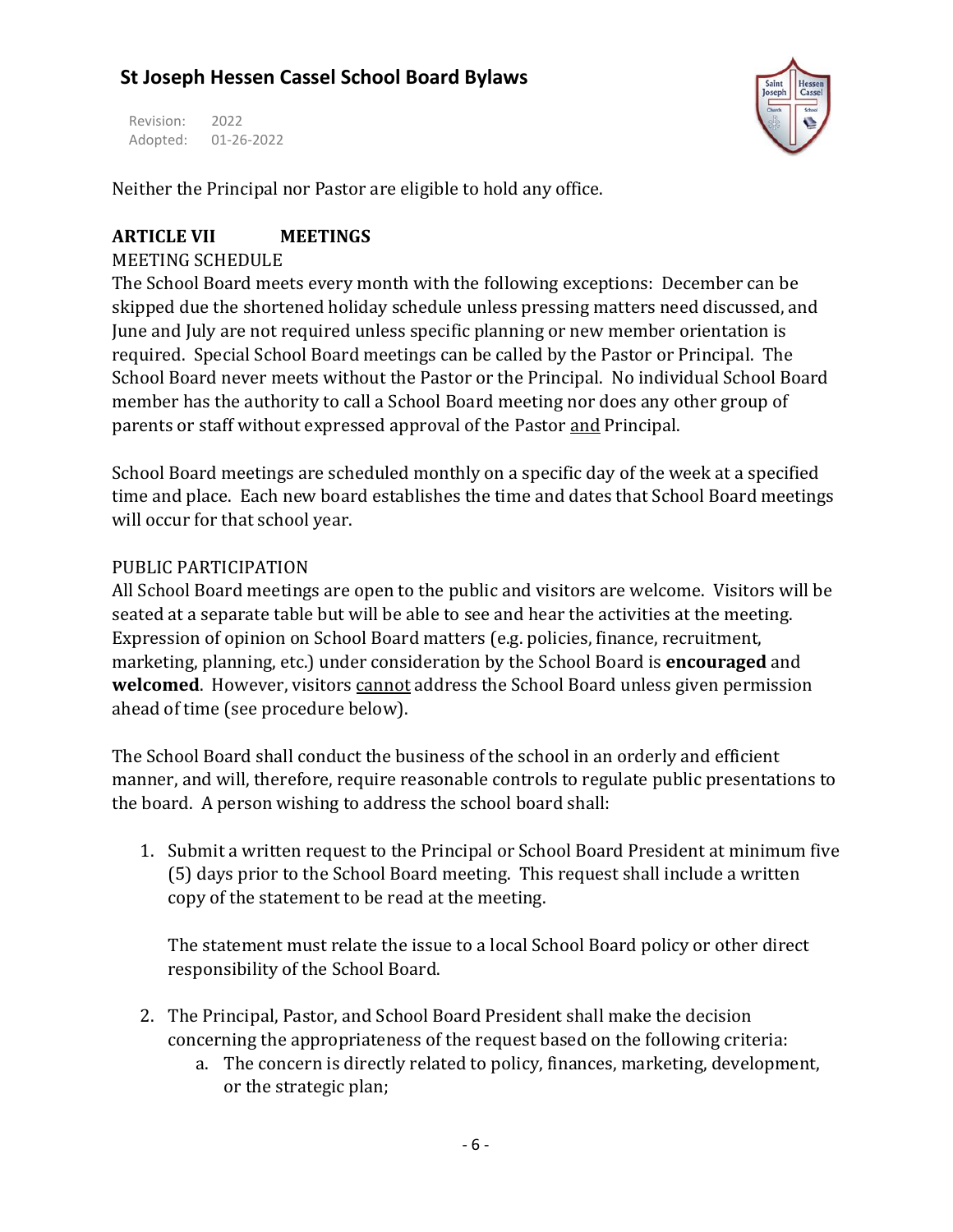Revision: 2022 Adopted: 01-26-2022



- b. The concern is NOT related to an individual student discipline issue or an individual teacher/staff personnel issue or evaluation.
- 3. If approved, the statement is added as an agenda item for the upcoming School Board meeting. All attempts will be made to add the statement near the beginning of the meeting.
- 4. At the conclusion of the visitor's remarks, the President or Vice President shall delegate the issue to the Pastor, Principal, or board committee, as appropriate. If the President or Vice President so chooses, a short discussion among the School Board members is permitted. School Board members are also allowed to ask questions for clarification. No promises of resolution can be made during the School Board meeting.

In some cases, the President or Vice President may ask for visitor input during the "Open Floor" portion at the end of the meeting.

#### PROCEDURE FOR VOTING / QUORUM

1. QUORUM: Before a motion to vote on a topic is allowed, the School Board must be at quorum (the minimum number of members of an assembly or society that must be present at any of its meetings to make the proceedings of that meeting valid). "Present" is defined as in person, online via virtual application, or on the phone with identity confirmed by the School Board. Voting is allowed remotely via virtual application or phone provided the member's identity can be confirmed.

Quorum is stated as 2/3rds of the voting members (does not include Pastor or Principal). This means that 2/3rds of the voting members must be present in order to motion or vote. Ensuring quorum is reached at the beginning of each meeting is the responsibility of the President or Vice President.

2. CONCENSUS: The goal of the School Board is to come to decision making through consensus. Consensus permits informal discussion allowing all sides to be heard before a motion to vote is cast, seconded, and voted upon. Through this process, information from all points of view can be heard before each individual member is ready to cast his/her vote.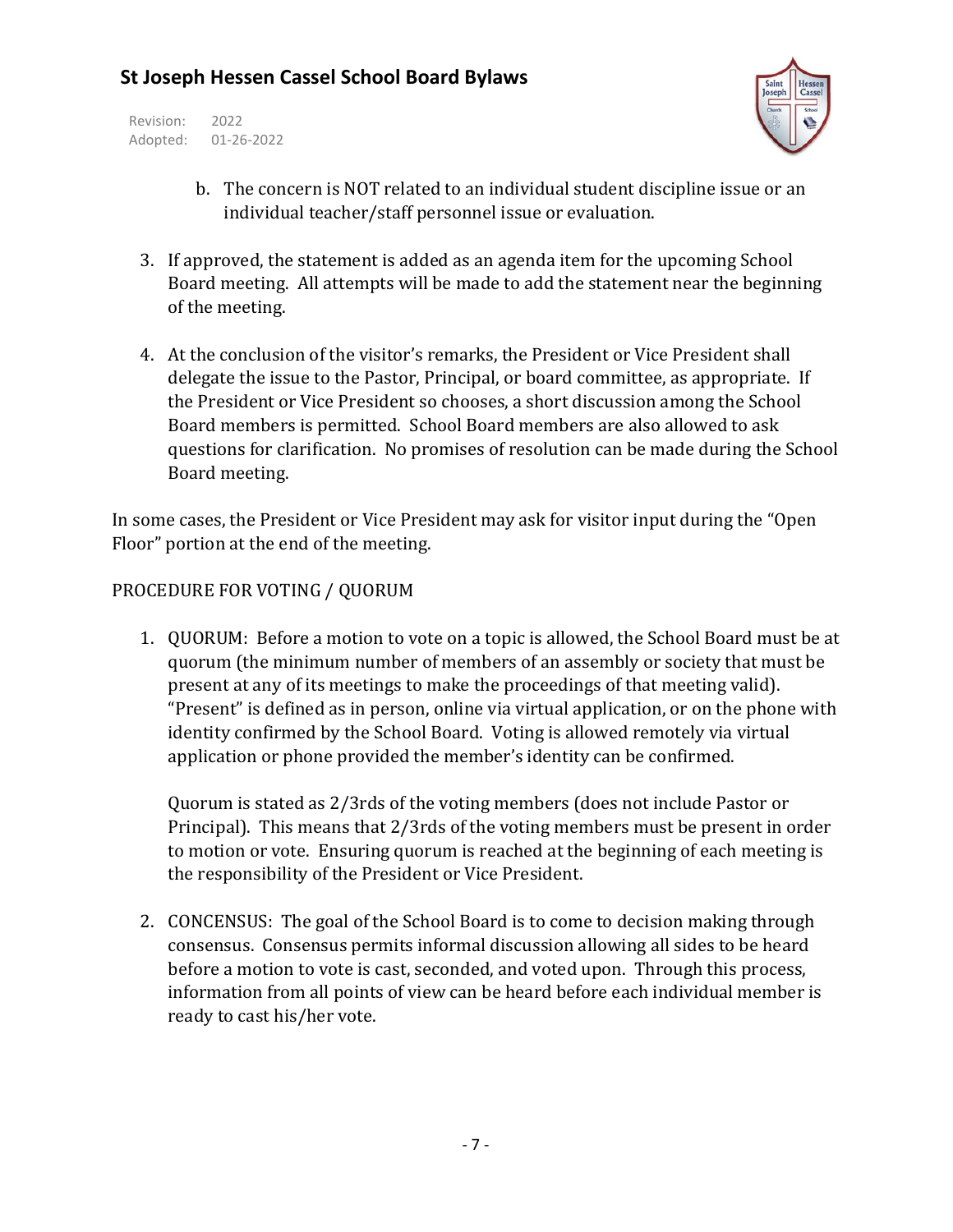Revision: 2022 Adopted: 01-26-2022



#### 3. VOTING PROCEDURE:

- a. If quorum is achieved, once consensus appears to be attained, the President or Vice President will call for a motion to vote.
- b. Any School Board member eligible to vote may verbally make a motion to vote by stating something similar to "I make a motion to approve."
- c. Any School Board member eligible to vote may verbally second that motion to vote by stating something similar to "I second that motion." The second must come from someone other than the School Board member that made the initial motion.
- d. **SPECIAL NOTE:** During the first and second motion (or any time before the vote), any board member may request that the vote be completed by Secret Ballot. This is useful when specific issues arise that may be divisive in nature. If this is requested, skip to the section below that details the Secret Ballot procedure (4.).
- e. Once a motion has been presented and seconded, the President or Vice President will ask that all in favor of the decision say "aye" and will allow an appropriate time to respond. He or she will then ask for all opposed to the decision say "nay" and will allow appropriate time to respond.
- f. As long as 2/3rds of the eligible and present votes are "aye", the motion to approve passes and is specifically stated so by the President or Vice President and also noted in the minutes.
- g. If a vote does NOT pass, the item is tabled and cannot be motioned for approval again until a future meeting. If a vote does NOT pass a second time, the item is dismissed and shall NOT be motioned for approval again.
- 4. SECRET BALLOT PROCEDURE:
	- a. A non-identifiable piece of paper will be given to each voting member. Voting members that are not physically present are unable to cast a secret ballot but can request that the vote be postponed to a special meeting or future planned meeting.
	- b. The voting member will mark the ballot as "APPROVE" or "DISAPPROVE" clearly and legibly.
	- c. The paper ballot will be folded in half to conceal the vote.
	- d. The President or Vice President will collect all paper ballots into an open container that clearly shows no paper ballots exist in it before collecting.
	- e. The President or Vice President, having ensured the paper ballots are mixed up sufficiently such that no ballot author is identifiable, will read the votes aloud. During this, the Secretary will tally the votes.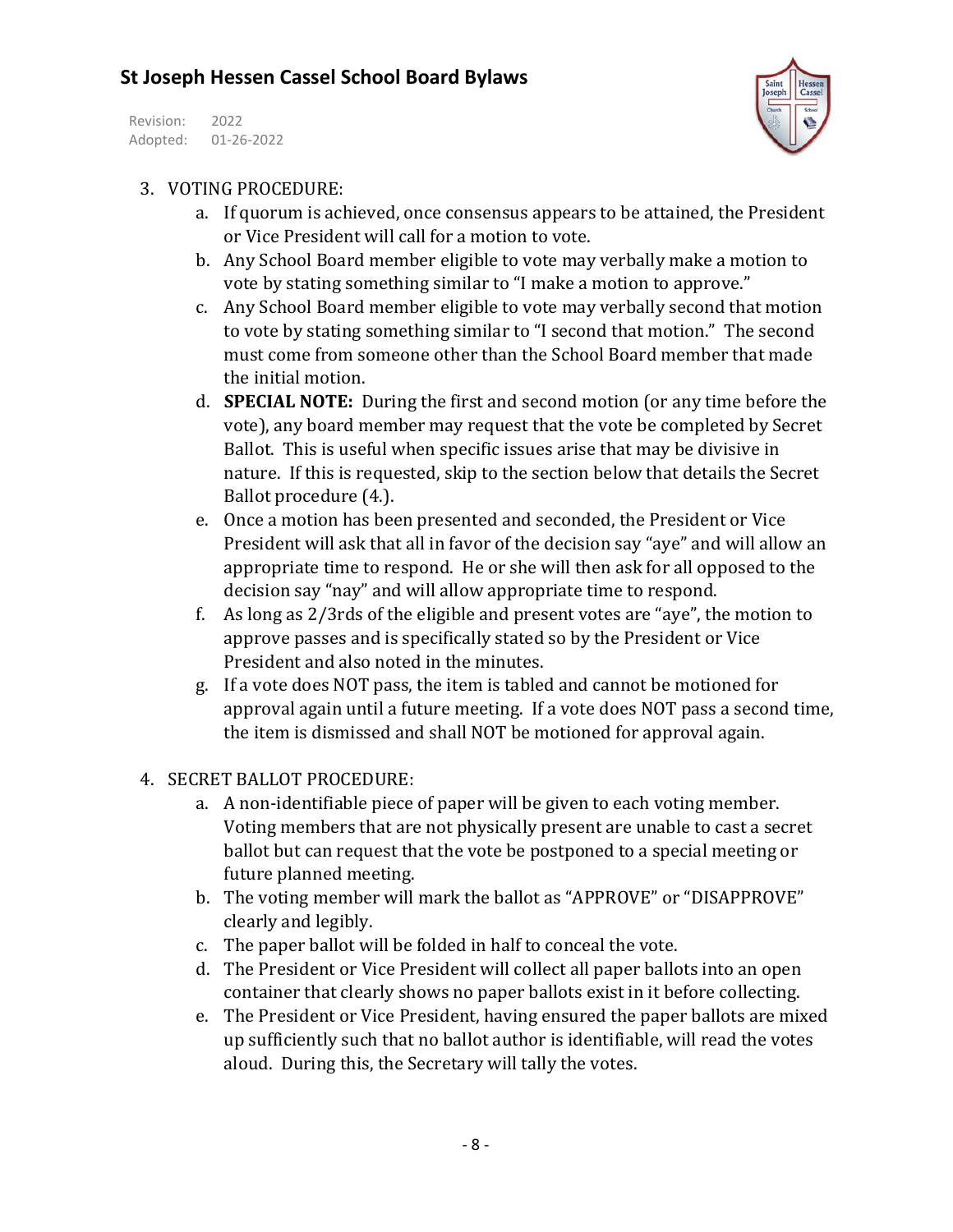Revision: 2022 Adopted: 01-26-2022



f. Once the votes are tallied, the President or Vice President, along with the Secretary, will verify the number of votes cast is identical to the number of voting members present. Once verified, the President or Vice President will state whether the motion to approved passed based on the 2/3rds requirement.

#### MEETING PREPARATION

School Board members need to do some advance preparation if they are to contribute their share. During the meetings, they need to keep the group's task clearly in mind. After the meeting, members should feel that something worthwhile was accomplished.

#### **ARTICLE VIII STANDING COMMITTEES**

EXECUTIVE COMMITTEE – The members of the Executive Committee are the Pastor, Principal, and the School Board President. The Executive Committee communicates regularly to plan the agenda for the School Board meetings and prepare for any special topics that may need discussed.

BUILDING AND GROUNDS COMMITTEE – The functions of this committee are to assist in developing and monitoring a maintenance and improvement plan for the building and grounds. Membership may consist of people that are not School Board members.

FINANCE/BUDGET COMMITTEE – This committee is responsible to work with the Parish Finance Committee/Council on budgeting and prepare monthly reports that track the actual financial standing versus the budget.

MARKETING/FUNDRAISING COMMITTEE – This committee is responsible for recruitment of new students through marketing and also fundraising to help cover costs of running the school each year. This committee reports on the actual fundraising dollars raised compared to the budget.

HEALTH/WELLNESS COMMITTEE – This committee focuses on health and wellness of the students and staff. The committee may also include the athletic director or athletic council.

AD-HOC COMMITTEES – These committees are temporary in nature and are formed as needed. Examples include: Principal Search Committee, Bylaws Review Committee, Technology Committee, Strategic Plan Committee, etc.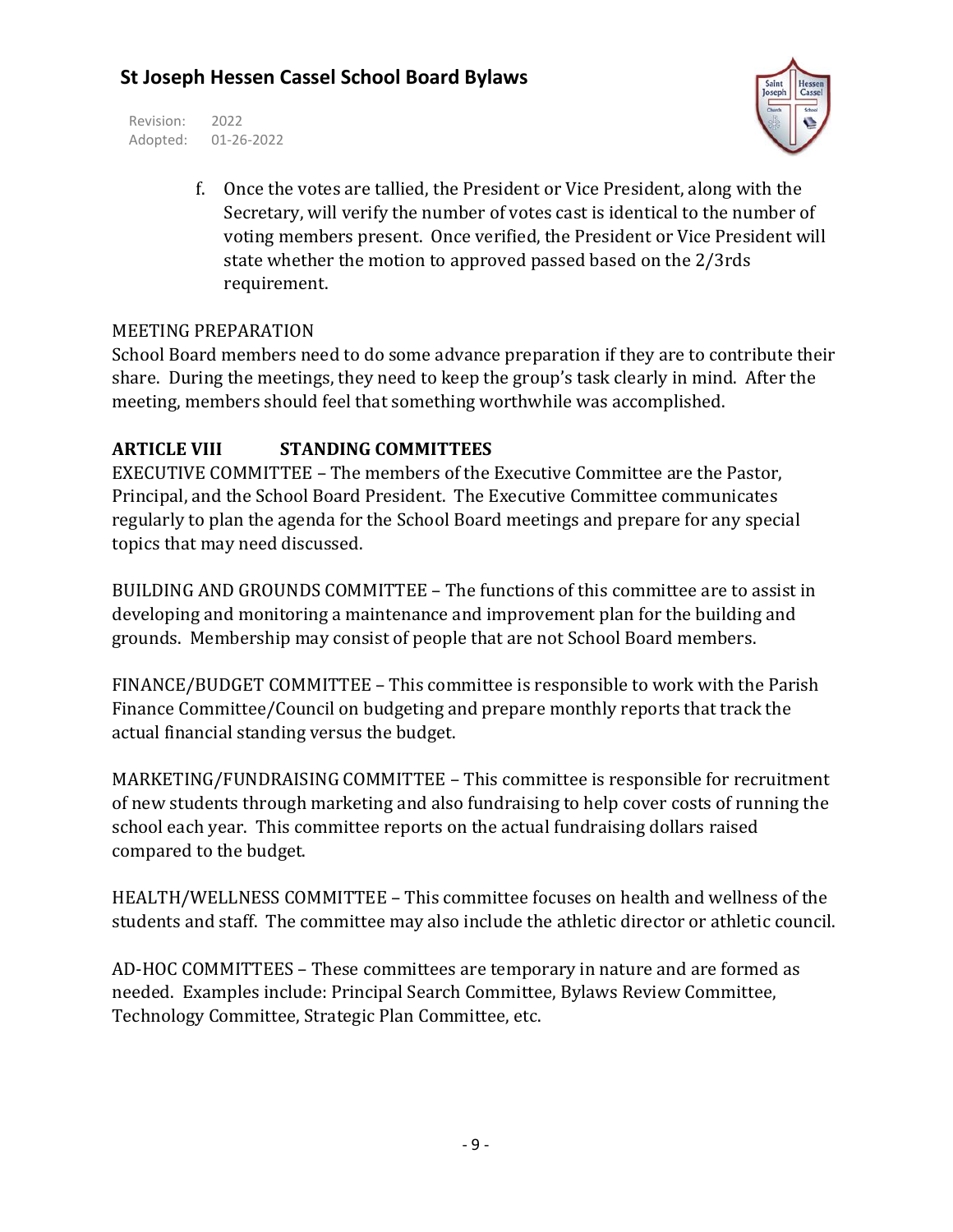Revision: 2022 Adopted: 01-26-2022



#### **ARTICLE IX AMENDMENTS**

These bylaws may be amended by consensus of the board and/or by vote via the voting procedure listed in Article VII, section "PROCEDURE FOR VOTING / QUORUM".

#### **ARTICLE X CONCERN REPORTING PROCEDURE**

The School Board members are not the administration of the Parish School and should ensure all community members with concerns are directed to this procedure.

#### Appendix A.7-13a of the Diocesan School Board Handbook

To facilitate and promote the orderly and efficient resolution of concerns, parents/legal guardians wishing to address and/or question an academic area or situation regarding a specific teacher or classroom procedure must follow the grievance procedure below:

- Step 1: Address the issues with the classroom teacher (or the person with whom he/she has the problem).
- Step 2: Address the issue with the Principal.
- Step 3: Address the issue with the Pastor.
- Step 4: If the issue is not satisfactorily resolved, then the parent/guardian should place his/her concerns in writing to the person involved and his/her supervisors (e.g., Pastor and Principal).

Parents/legal guardians should follow the steps set forth in this policy, except where a situation is specifically covered under another School or Diocesan policy which provides for a different reporting procedure (e.g. harassment).